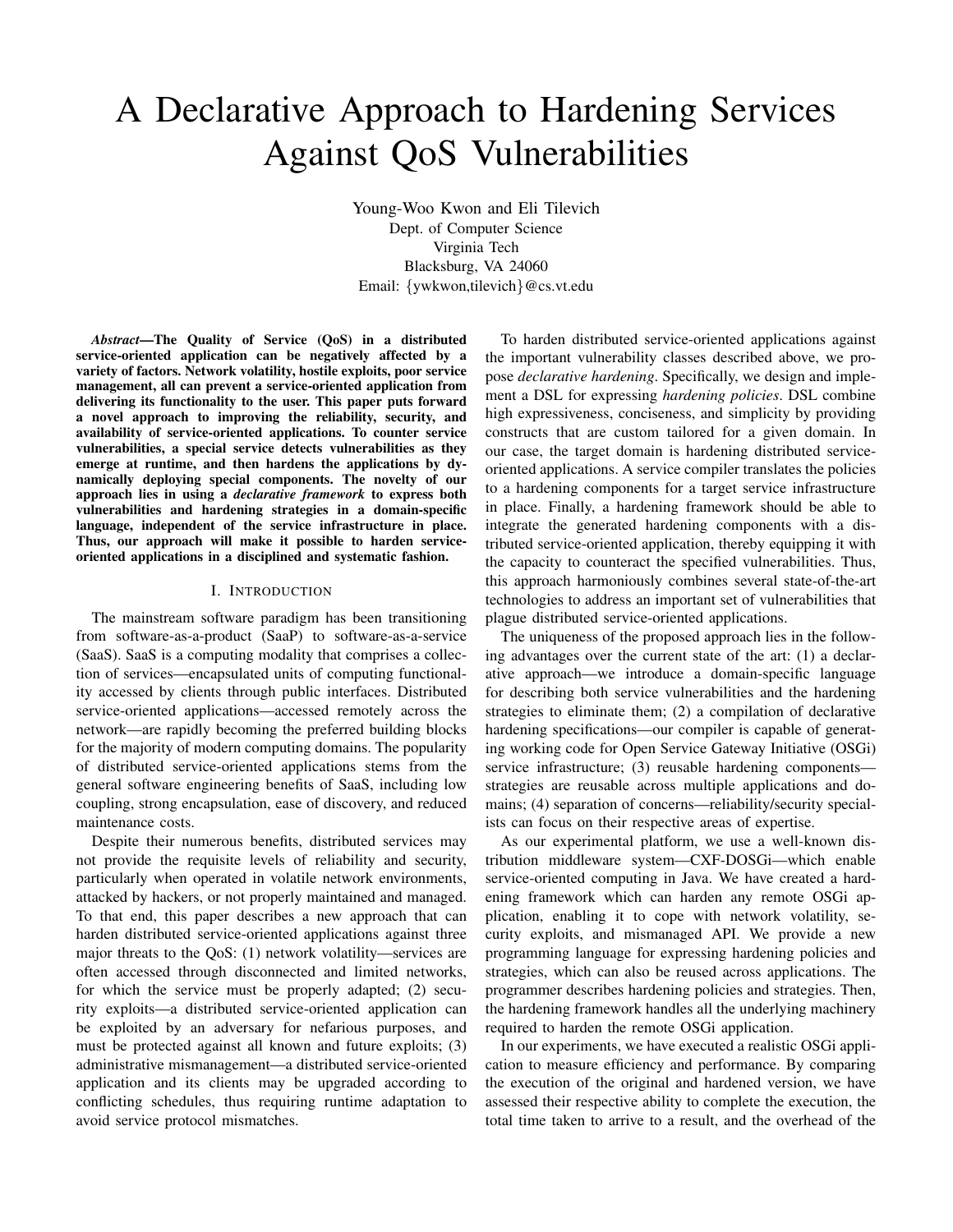hardening functionality. Our results indicate that it is feasible and useful to systematically harden existing service oriented applications with the ability to cope with vulnerabilities.

The rest of this paper is structured as follows. Section II introduces the concepts and technologies used in this work. Section III describes our proposed approach, including the proposed hardening language and hardening framework. Section IV evaluates the utility and efficiency of the proposed approach through a performance benchmark and a case study. Section V compares our approach to the existing state of the art. Finally, Section VI presents future research directions and concluding remarks.

# II. BACKGROUND

In the following discussion, we first describe service oriented architectures and their distributed versions. Then, we introduce the three types of vulnerabilities that can affect the QoS of distributed service-oriented applications and are addressed by our approach.

#### *A. Service Oriented Architecture*

Service-Oriented Architecture (SOA) has been recently employed as a means of providing uniform access to a variety of computing resources across multiple application domains. In SOA, software components are provided as services, selfencapsulated units of functionality accessed through a public interface. The core principles of SOA can be summarized as follows [9]:

- Loose Coupling: Services minimize dependencies and are aware only of each other.
- Abstraction: Services abstract away their underlying implementation details from their clients.
- **Reusability:** Services provide reusable functionality.
- Autonomy: Services control their environment and resources to provide consistency and reliability during the execution.
- Statelessness: Services avoid maintaining any state to facilitate failure recovery and minimize resource consumption.
- Discoverability: Services can be effectively discovered and interpreted through standard protocols.
- Composability: Services compose effectively regardless of their size and complexity.

This work uses the following service technologies.

*1) OSGi:* The Open Service Gateway Initiative (OSGi) provides a platform for implementing services [21]. It allows any Java class to be used as a service by publishing it as a service bundle. OSGi manages published bundles, allowing them to use each other's services. OSGi manages the lifecycle of a bundle (i.e., moving between install, start, stop, update, and delete stages) and allows it to be added and removed at runtime.

OSGi is a mature software component platform. It has been widely adopted by multiple industry and research stakeholders, organized into the OSGi Alliance. OSGi is used in large

commercial projects, including the Spring framework<sup>1</sup> and Eclipse<sup>2</sup>, which use this platform to update and manage plug-ins. The OSGi standard is currently implemented by several open-source projects, including Apache Felix<sup>3</sup>, and Knopflerfish<sup>4</sup>. Despite its versatility, OSGi was mainly used for inter-bundle communication within a single host.

*2) OSGi Remote Services:* Recently, the OSGi alliance released the OSGi R4.2 specification that describes how remote OSGi services can be discovered and used [21]. The OSGi R4.2 specification does not specify how remote OSGi services should be accessed. Instead, the specification codifies only how remote service interfaces should be discovered and retrieved. Once a remote service interface is obtained, it is up to the implementor of this specification how interface methods are to be invoked at a remote OSGi framework and how their results are to be transferred back to the caller. The first reference implementation of R4.2 is Apache CXF-DOSGi<sup>5</sup>, which implements the specification as Web services, using SOAP over HTTP for transmission and WSDL contracts for exposing services. In addition, RBI-OSGi [17] is the first non-RPC implementation of the OSGi R4.2 specification. RBI-OSGi does not require any changes to remote service interfaces, which are discovered and bound using a standard OSGi registry. Furthermore, R-OSGi [24] that was introduced prior to the standard OSGi remote services enables proxybased distribution for services, providing proxies as OSGi bundles.

## *B. QoS Vulnerabilities*

A distributed service-oriented application becomes vulnerable to several threats. Specifically, the network connecting remote services may be subject to volatility—temporary network outages. Rendering a service remotely accessible can make it vulnerable to security exploits—although security is a vast research area, here we focus only on the security issues pertaining to distribution. A recent study has determined that out of the known 39 OSGi vulnerabilities, as many as 20 vulnerabilities (e.g., exposing internal representation, flaws in parameter validation, and invalid work flow) [22] are specific to accessing services remotely. Finally, when services are remote to each other, they can evolve independently, thus causing version inconsistency problems.

*1) Network Volatility:* A remote service can be accessed through various networks, which are subject to network volatility due to various conditions such as random channel errors, node mobility, and congestion. For example, WiFi networks transmit radio signals, which are volatile, often making it impossible to reach a 100% reliability. Another condition causing network volatility is congestion, which occurs when radio channels interfere with each other or multiple data is transmitted concurrently over the same radio link.

<sup>1</sup>http://www.springsource.org/

<sup>2</sup>http://www.eclipse.org/

<sup>3</sup>http://felix.apache.org/

<sup>4</sup>http://www.knopflerfish.org/

<sup>5</sup>http://cxf.apache.org/distributed-osgi.html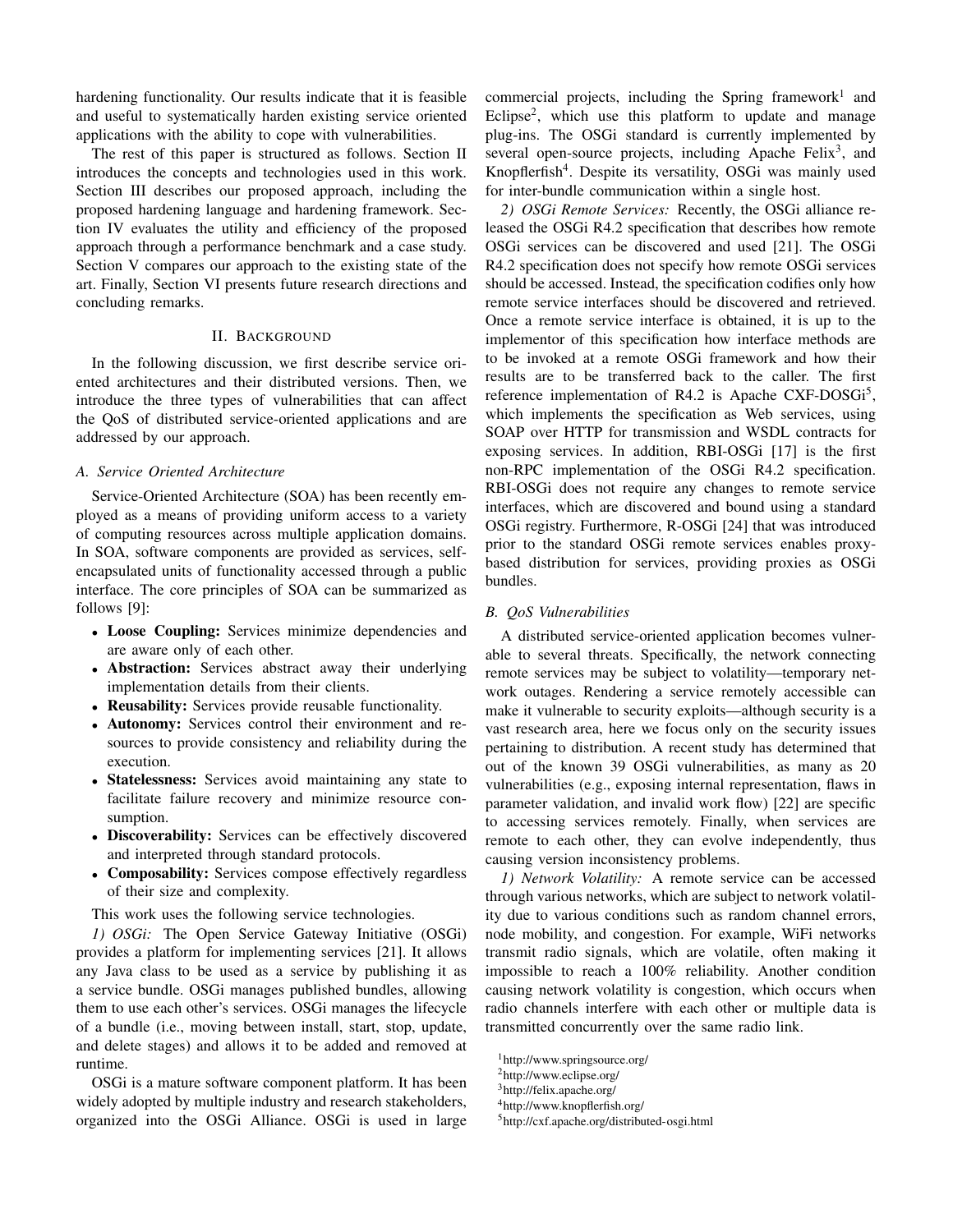When the underlying network fails, a distributed serviceoriented application will typically signal an error to the end user, who can then decide on how to proceed. The user, for example, could choose to check the network connection and restart the application. The purpose of hardening strategies is to enable a distributed service-oriented application to continue executing when the underlying network becomes unavailable. A recent survey [18] classifies disconnected operation techniques as well as how they can be applied to improve the overall system dependability. Specifically, the most common disconnected operations are: *caching*—that employs caching techniques to store a subset of remote data locally, so that it could be retrieved and used by remote service requests when the network becomes unavailable; *hoarding*—that prefetches all the remote data needed for successfully completing any remote service invocation; *queuing*—that intercepts and records remote requests made to an unreachable remote service, and the recorded requests are then replayed when the service becomes available; and *replication*—that maintains a local copy of a remote component, so that when the remote component becomes unreachable, the local copy is used.

*2) Security Exploits:* The openness engendered by SaaS is a double-edged sword. On the one hand, any client can access a distributed service-oriented application through its public interfaces. On the other hand, unless a proper authentication scheme is put in place, the distributed service-oriented application can become exposed to malicious clients. According to the literature [22], distributed service-oriented applications are particularly vulnerable to the following threats:

*a) Software Defects:* can cause faults and failures in distributed service-oriented applications. For example, a logic bug may allow clients access certain methods without authentication (i.e., bypassing the invocation of authenticate ()). Such bugs expose systems to security exploits that can render services unavailable. Eventually, the bugs should be fixed by modifying the source code, but a hardening strategy can also be developed to handle such software defects. For example, recently proposed approaches accomplish that through runtime verification which monitor systems and synthesize corrective functionality [6].

*b) Improper Parameter Validation:* exposes service methods to malicious clients that can pass illegal parameters, thus leading to undesirable outcomes. For example, accessing a parameter exceeding the available memory can render the service unavailable.

*c) Invalid Access:* has two types of vulnerability patterns—exposing internal representation and accessing from malicious clients. Exposed internal representation enables to execute code that should be hidden, thereby triggering unexpected system behavior or enabling malicious clients to access sensitive data. In addition, remote services should be protected from malicious clients. To deal with such invalid accesses, authorization and access control are commonly used techniques.

*3) Service Mismanagement:* Service-oriented applications rely on loosely-coupled remote interfaces, each of which could evolve independently. When the vendor releases a new version of the application, the users can update different services at different times. As a result, the device can try to communicate with the old service interface. If the service interface has changed, the requested service methods may no longer be available.

# *C. Domain-Specific Language and Security Policies*

A domain-specific language (DSL) is a programming language designed to solve problems in a particular domain. Compared to general-purpose languages (e.g., C, C++, Java, etc.) DSLs are custom tailored for the domain at hand, providing expressivenesses and ease of use advantages. DSL encapsulates its domain expertise, making it easier for nonexpert programmers to craft effective solutions for problems in the target domain.

In security research, domain-specific policy languages have been proposed to describe authorization and access control [8], [13]. These languages address the poor fit of general purpose languages to describe all the numerous low-level security issues that occur at the systems level. Equipped with such a DSL, programmers can easily express sophisticated security configurations.

# III. DECLARATIVE HARDENING

Next, we first outline our proposed solution and then describe our hardening language and hardening framework, respectively.

# *A. Solution Overview*

To harden distributed service-oriented applications against the important vulnerability classes described above, we propose *declarative hardening*. Figure 1 depicts how our approach leverages the expressive power of DSLs, flexibility of the service compilation, and the adaptivity of the hardening framework. Specifically, we design and implement a DSL for expressing *hardening policies*. DSL combine high expressiveness, conciseness, and simplicity by providing constructs that are custom tailored for a given domain. In our case, the target domain is hardening distributed service-oriented applications. A service compiler translates the policies to a hardening components for a target service infrastructure in place. In our case, the target service infrastructure is the OSGi framework. Finally, our hardening framework seamlessly integrate the generated hardening components with a distributed serviceoriented application, thereby equipping it with the capacity to counteract the specified vulnerabilities. Thus, our approach harmoniously combines several state-of-the-art technologies to elegantly address an important set of vulnerabilities that plague distributed service-oriented applications.

#### *B. Hardening Policy Language—*HPL

One of the key novelties of our approach is using a DSL for describing vulnerabilities and their hardening strategies. We call our language *Hardening Policy Language (HPL)*. In designing HPL, we aim at combining both expressiveness and ease of use. The specific design goals include: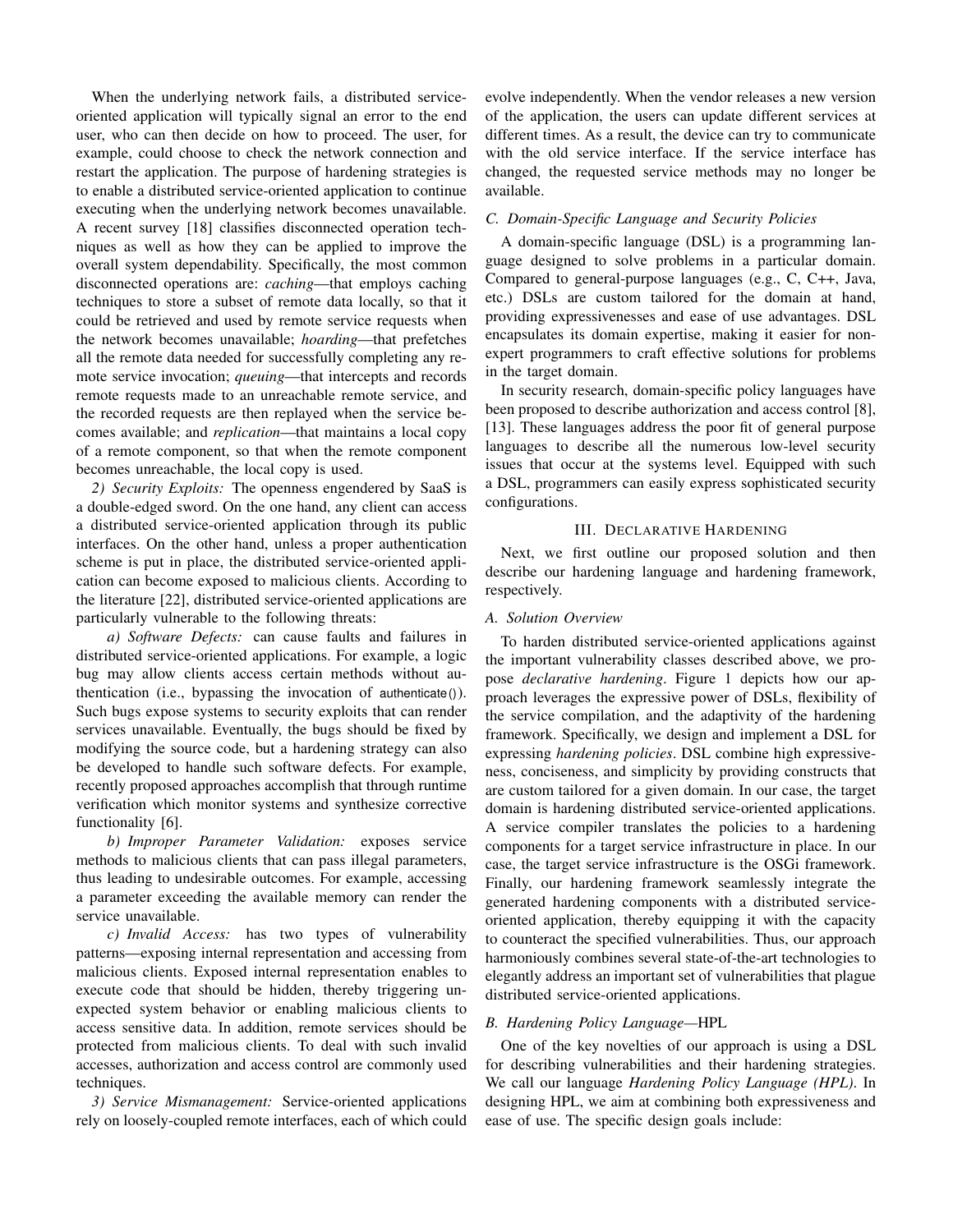

Fig. 1. Approach Overview.

Policy (ServiceConfig | NetworkHardening | SecurityHardening | ServiceAPIHardening | HardeningStrategy ) Begin

```
PolicyName => [name] ;
ServiceName => [name] ;
Config \equiv \equiv ([config_types] is [type])+;
```

```
Condition => //Network Volatility
  (NetworkEvent([event ]))
     When (Execution | Call) [From | To] [flow])+;
  Config =\frac{} ([config_types] is [type])+;
  Then \Rightarrow ([strategy]) ;
```

```
Condition => //Security Exploits
  ((Execution | NotExecution | Call | NotCall)
     [flow] [From | To] [url] + :
  (( ParamChecking [flow] [From | To] [ url ]
     Using Strategy [ strategy ])+ ;
  (Aceess From [url])+;
  Then \Rightarrow ([strategy]) ;
Condition => //Mismanaged Service Interface
  (Exception ([ exception ])
     When (Execution | Call ) ([ flow ]))+;
  ((\text{Execution } | \text{Call}) | \text{flow}] [From [To] [url])+;
```
Fig. 2. Language constructs.

**Then**  $\Rightarrow$  ([strategy]) ;

End

- *Expressiveness*—a reliability/security expert should be able to express any kind of vulnerability easily, with the resulting code being easy to understand, maintain, and evolve.
- *Extensibility*—it should be possible to integrate existing security and reliability policies with HPL policies.
- *Platform Independence*—HPL policies should be platform independent, with the same policy compilable to any service platform.

Figure 2 shows how the HPL is constructed. To provide fault-tolerance and security defense to distributed serviceoriented applications, what the programmer should do is only to write a policy script in HPL. First of all, hardening policies consist of five types of policy, including Service Configuration, Network Hardening, Security Hardening, Service API Hardening, and Hardening Strategy. Each policy mainly consists of a set of conditions which describes specific vulnerable situations and applicable hardening strategies. In the following sections, we detail how our HPL can effectively express remote services, vulnerabilities and hardening strategies.

An HPL policy can then be compiled to a specific service platform. For example, if the platform is Java-based, our HPL compiler generates hardening Java components that implement interface HardeningEventListener:

```
public interface HardeningEventListener {
 public Object eventNotified (HardeningEvent event);
}
```
The interface is implemented by our core strategy component library (See Figure 1), which supplies OSGi-specific hardening components. Reliability/security experts also is able to extend the library with new hardening components that handle newly discovered vulnerabilities. The method eventNotified takes HardeningEvent which contains invocation information, including a service object, method information, URL, vulnerability type, exception, etc.

*1) Hardening Services with HPL:*

*Service Configurations:* Figure 3 shows an HPL policy that can configure different operational environments. In particular, the programmer can specify device types (e.g., mobile, server, etc), network types (e.g., WiFi, 3G, LAN, etc), network conditions (e.g., delay, loss, and jitter), service types (e.g., conversational, streaming, interactive, background), and a required QoS-level (e.g., best-effort, guaranteed, etc). Through configuration settings, the programmer can detail characteristics of the remote service, thereby making it possible to provide different hardening scenarios according to dynamically changing environment.

*Network Volatility:* Figure 4 presents an HPL hardening policy that can make a service resilient network volatility. The policy is identified by its name and the NetworkHardening type. The same policy can be applied to multiple services by using different service identifiers. The policy contains vulnerability conditions and a hardening strategy description. The NetworkEvent keyword describes system network events such as disconnection, reconnection, packets loss, and normal operation. The optional When keyword monitors all the exceptions or events related to a specific method. The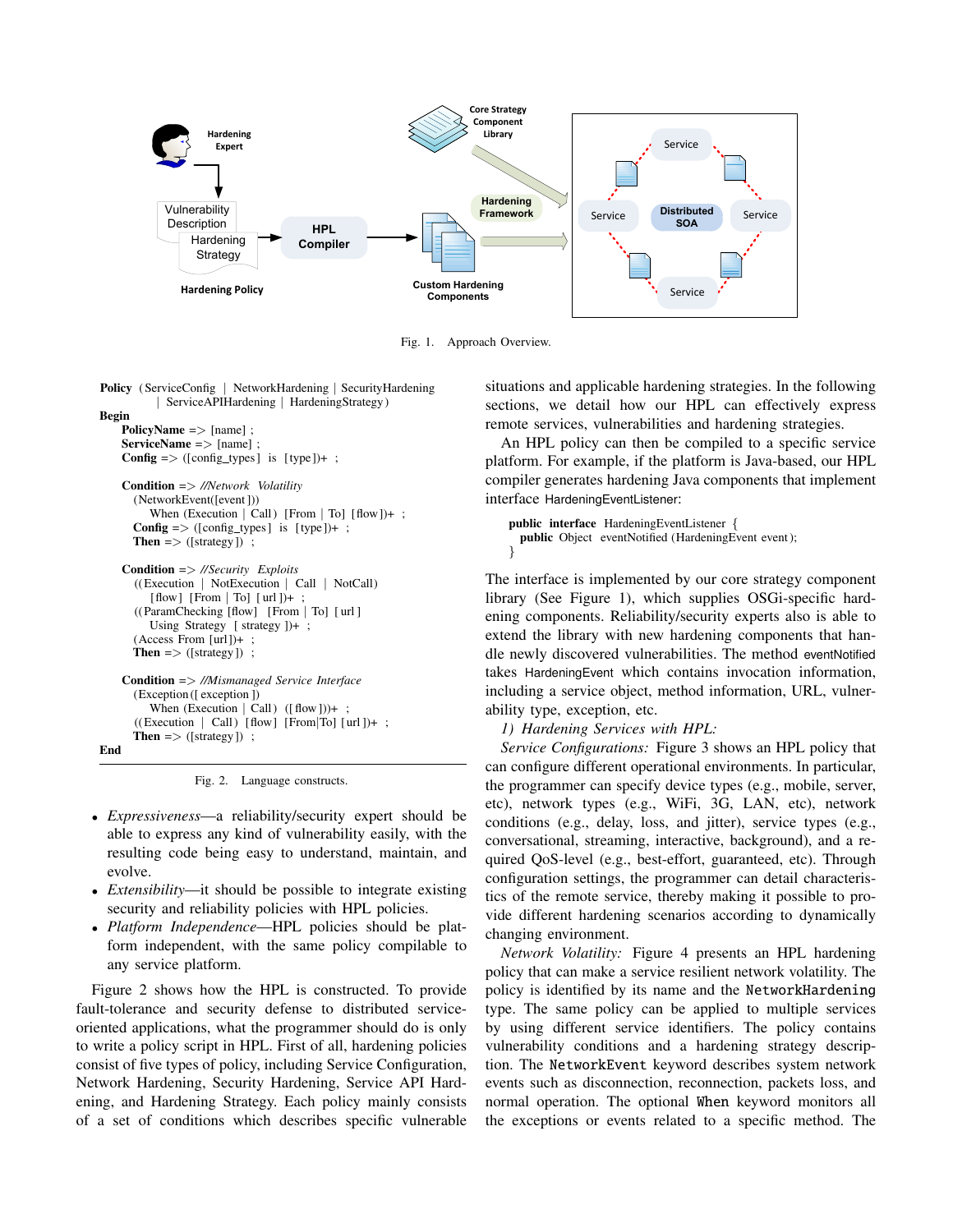```
Policy ServiceConfig
Begin
  PolicyName => [policy_name] ;
  ServiceName => [service_name] ;
  Config =DeviceType is [mobile | server | ... ]
    NetworkType is [WiFi | 3G | LAN | ... ]
    NetworkCondition. {delay, loss, jitter }
      is \{([high|med|low])+\}ServiceType is
      [ conversational | streaming | interactive | background]
    QoS is [best – effort | guaranteed | ... ] ;
End
```
Fig. 3. A script describing service configurations.

programmer specifies the conditions using the Execution and Call keywords. These keywords specify the execution locations to be monitored. The HPL compiler generates aspects to intercept application-level exceptions and system events, raised in response to experiencing volatility.

An HPL policy can be configured for different operational environments by specifying the distributed service-oriented application's device types, network links (i.e., bandwidth/latency), and required QoS.

A repository of readily-available hardening components for network volatility will be reusable out-of-the-box and will also serve as building blocks for custom strategies. For network volatility, the hardening components will be based on widely used disconnected operations.

```
Policy NetworkHardening
Begin
  PolicyName => [policy_name];
  ServiceName \equiv > [service name]:
  Condition => NetworkEvent([event])
    When (Execution \vert Call) [From \vert To] \vert flow \vert)+;
    Config \RightarrowDeviceType is [mobile | server | ... ]
      NetworkType is [WiFi | 3G | LAN | ... ]
      NetworkCondition. {delay, loss, jitter } is
         \{([high \mid med \mid low])+\}ServiceType is
        [ conversational | streaming | interactive | background]
      QoS is [ best−effort | guaranteed | ... ] ;
    Then \Rightarrow Apply Strategy([strategy_name]);
End
```
Fig. 4. Hardening a service against network volatility.

*Security Exploits:* Figure 5 depicts an HPL policy for hardening a distributed service-oriented application against security exploits. In particular, we aim at *application level* security exploits of distributed service-oriented applications. Defenses against low-level attacks, such as sniffing, spoofing, etc., have been thoroughly integrated with modern network stacks. To detect software defects, we adopt the notion of a legitimate program control flow—allowable sequences of service method calls—expressed through the Execution, NotExecution, Call, NotCall keywords. These keywords parameterize our HPL compiler to generate runtime monitors that can detect and counteract exploits.

To defend a distributed service-oriented application against malicious clients, HPL features the Access, Call, and Execution keywords. By controlling the control flow of a service, our approach prevents malicious clients from exploiting the openness espoused by SaaS architectures. After a service's public interface is published, traditional service platforms exercise little control over how clients use this interface. Our approach adds auditing capabilities to the execution of a service by enforcing its control flow and access control.

To guard the execution of a service against improper service method parameters, HPL features the ParamChecking keyword that can be used to generate parameter inspection components. Parameters can be verified to hold certain values or not to surpass certain allocated memory thresholds.

In terms of the specific hardening strategies, suspicious clients can be handled by expressing in HPL a custom written component that will be invoked to counteract the detected exploits. For example, the client's connection can be terminated, a security enhancer strategy can be installed to prevent future exploits, or a service can be registered to be resuscitated if the detected penetration does end up bringing it down.

Security enhancers strategies encapsulate well-known security mechanisms such as security protocols, cryptography, authentication, and authorization schemes. Because these schemes incur a performance cost, one could choose to activate them only if necessary. For example, if unauthorized use of a service is detected, the client's connection will be terminated and an access control strategy can be deployed to control which clients can use the service in the future.

Finally, service resuscitators attempt to return a service to a clean state before or after encountering a fault [28]. Among the strategies that can be useful are *micro-restart* [5] and *checkpoint-restart* [15]. Upon detecting a potentially illegal parameter in the example above, a restart strategy can be installed to restart the service if the illegal parameter does bring down the service.

```
Policy SecurityHardening
Begin
  PolicyName => [policy_name];
  ServiceName = >[service_name];Condition =((\text{Execution} \mid \text{NotExecution}) (\text{flow}]) From [\text{url}])+;
    Then \Rightarrow Apply Strategy([strategy_name]);
  Condition =((Call \mid NotCall) (fflow \mid) To [url \mid)+:
    Then \Rightarrow Apply Strategy([strategy_name]);
  Condition =ParamChecking([flow]) Using Strategy([strategy_name]);
    Then \Rightarrow Apply Strategy([strategy_name]);
  Condition = >
    Access (From | To) [url]+ ;
    Then \Rightarrow Apply Strategy([strategy_name]);
End
```
Fig. 5. Hardening a service against security vulnerabilities.

*Service Mismanagement:* Figure 6 shows an HPL policy to harden a distributed service-oriented application against being mismanaged during upgrades. The Exception keyword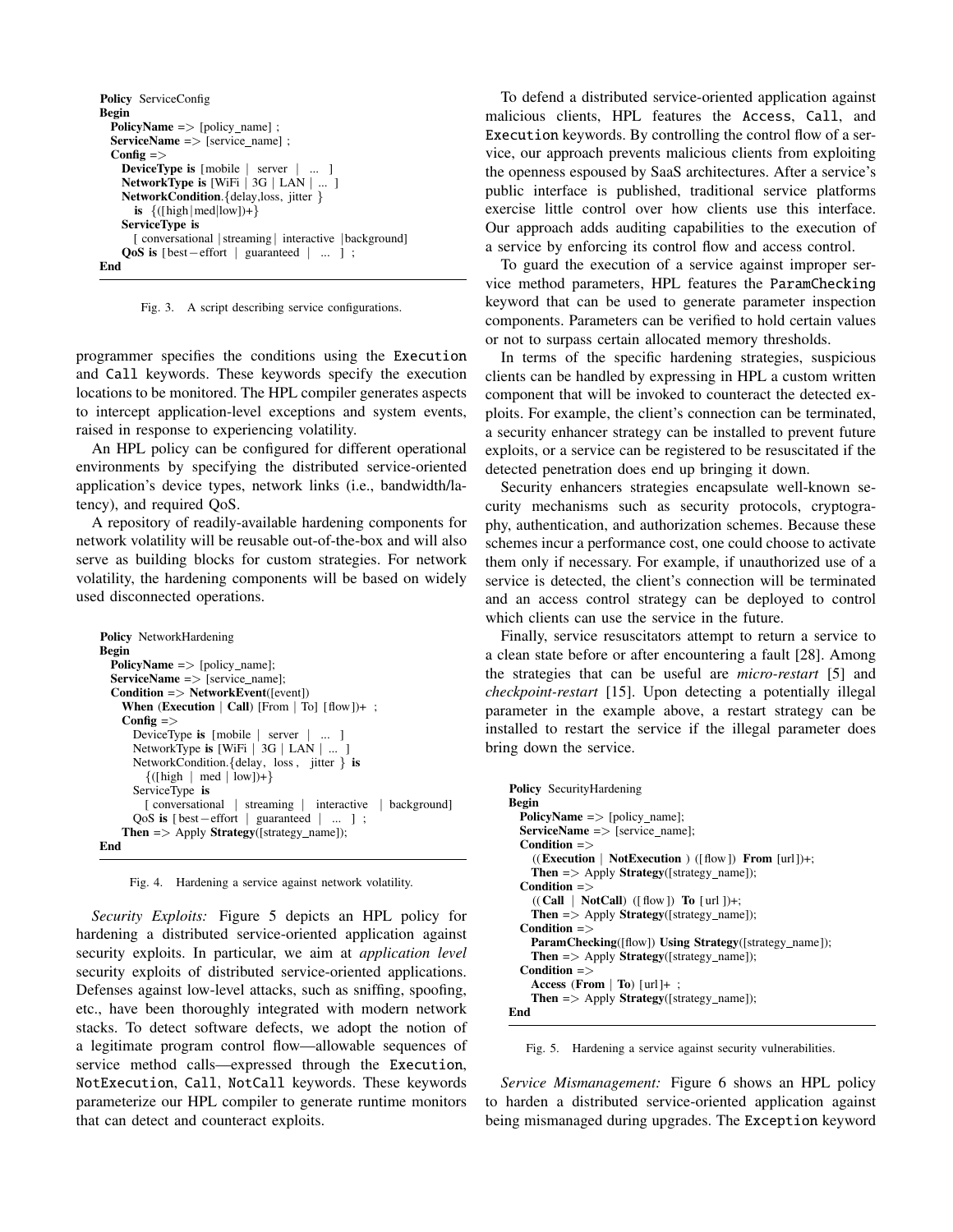adds monitoring capabilities to invoking a service through an obsolete public interface. In response to detecting such version mismatch, a hardening strategy can automatically generate a service adapter, initiate a dynamic upgrade, or schedule an upgrade at a later point. The Execution or Call keywords provide fine-grained capabilities in monitoring for service mismanagement (e.g., at the method or client location levels).

The problem of mismanaged service interface in distributed service-oriented applications is well-known [4]. Our approach explores how this vulnerability can be handled systematically. Handling this problem is closely related to managing API evolution, a highly-active area of recent research. Recent approaches include explicit documentation, automatic inference and refactorings, compatibility layers, etc. These approaches provides valuable insights for the design of hardening strategies to handle mismanaged service interfaces.

```
Policy ServiceAPIHardening
Begin
  PolicyName => [policy_name];
  ServiceName => [service_name];
  Condition =>
    Exception([exception ]
       When (Execution|Call) ([flow] (From|To) [url])++;Then \Rightarrow Apply Strategy([strategy_name);
  Condition =((\textbf{Execution} | \textbf{Call}) [\text{flow}] (\textbf{From} | \textbf{To}) [\text{url}]) + ;Then => Apply Strategy([strategy_name);
End
```
Fig. 6. Hardening a service against mismanaged service interfaces.

*2) Hardening Strategy:* Fig 7 shows an HPL script that expresses a hardening strategy. To that end, HPL features several keywords that define basic execution directives— Execute, Reject, Throw, Stop, Delegate, Replace, etc. The directives constitute atomic operational units and are expected to be provided as part of the core component library. Using the directives, the programmer can implement servicespecific strategies or extend the existing hardening strategies. A strategy script starts with the HardeningStrategy keyword, followed by a policy name and service identifier. Then, the Implements block describes strategy implementations that consist of the predefined execution directives and custom components that have to be custom implemented for the service platform in place. Our HPL compiler translates HPL scripts to components and distributed aspects that is integrated with distributed service-oriented applications.

# *C. Dynamically Composable Hardening Framework*

In the following section, we discuss the system architecture of the hardening framework. The key objective of this work is to explore how policies can be interpreted and instantiated in the hardening framework and applied to an existing distributed service-oriented application that may have been written without fault-tolerance capabilities in mind.

The purpose of the hardening framework is to harden a distributed service-oriented application with resiliency to cope with vulnerabilities.

```
Policy HardeningStrategy
Begin
  PolicyName => [policy_name];ServiceName => [service_name];
  Implements {
    Method public Object eventNotified (HardeningEvent event)
    {
      @Execute(event);
      @Reject(event );
      @Throw(Exception());
          ... // Implement custom hardening strategies
    } ;
  }
End
```


In designing the hardening framework, we pursue the following goals:

- 1) *Transparency*—any hardening strategy and the hardening framework should not affect the core functionality of the underlying OSGi framework and applications.
- 2) *Flexibility*—the hardening framework should be capable of adding or removing policies at any time without having to stop the application.
- 3) *Efficiency*—the hardening framework should not affect significantly the performance of the OSGi application .

Next, we discuss the system architecture of the hardening framework. Modern state-of-the-art middleware infrastructures reports various low-level symptoms of something going wrong in the execution of remote services (e.g., link failure, node mobility, non-existing service methods, etc.) by means of application-level exceptions. The hardening framework intercepts such application-level exceptions as well as the events signaling some changes in low-level service execution (e.g., a successful network reconnection). Then, the hardening framework handles application-level exceptions by triggering a hardening strategy.



Fig. 8. The hardening framework.

Figure 8 shows how the hardening framework was integrated with the OSGi framework and existing services. The hardening framework periodically reads hardening policies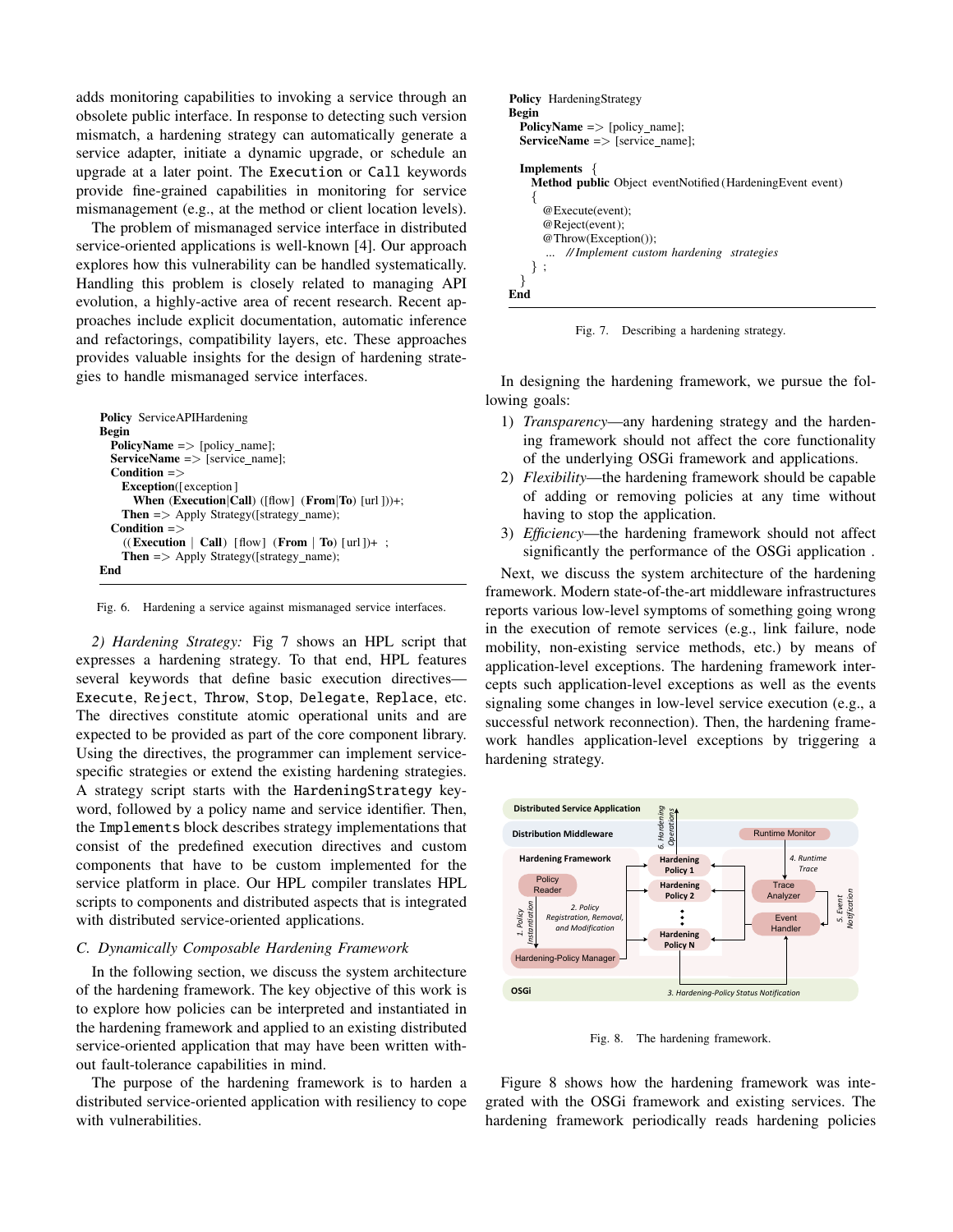from the specified policy repository. Then, our HPL compiler translates hardening policies and strategy descriptions to XML documents and runtime binaries (e.g., Java bytecode). The hardening policy manager instantiates vulnerability conditions, so that the hardening framework can detect vulnerabilities by comparing vulnerability conditions with runtime traces. A hardening strategy is a standard OSGi service that implements HardeningEventListener interface. Then, the dynamically generated or pre-deployed hardening strategies are registered to the OSGi framework, and the hardening policy manager keeps track of their statuses (e.g., registration, unregistration, update, etc) for dynamic loading and unloading.

In addition, according to the standard OSGi specification, ServiceHook enables other services to intercept OSGi framework events. Thus, when a distributed service-oriented application starts its remote service, the hardening framework creates a runtime monitor which intercepts remote service invocations and catches exceptions and events. Such traces are analyzed by the trace analyzer and forwarded to the registered hardening strategies to counteract the found vulnerabilities.

#### *D. Discussion*

The approach described has specific engineering objectives, creating pragmatic new technologies that can make distributed service-oriented applications more available, reliable, and secure. One important question concerns whether availability, reliability, and security can be effectively reasoned about and implemented as orthogonal cross-cutting concerns, separate from the core functionality of a given distributed serviceoriented application. The scientific consensus has been that it is impossible to achieve this objective in full generality. However, these concerns can be quite effectively separated in certain domains and execution environments.

Being specifically tailored to address the problems of a given domain, DSLs can be powerful and effective tools. However, learning a new DSL takes an additional effort that may negatively affect programmer productivity. Although we designed HPL to be easy to learn and use, programmers tend to differ in their ability to learn new languages. As a result, introducing HPL in the programmer's tool chain may initially inconvenience some programmers.

Finally, to yield its intended benefits, our approach relies on the existence of state-of-the art adaptation facilities of the underlying middelware infrastructure. Although OSGi has all the facilities required to support our approach, other middleware platforms may lack some advanced features such as deploying and undeploying services at runtime. In future work, we plan to explore how generalizable our approach is.

## IV. EVALUATION

We evaluated the effectiveness and performance of our hardening framework through a micro benchmark and a larger case study.

#### *A. Micro Benchmark*

For this experiment, we have used Lucene, a widely-used Java search engine library distributed as an OSGi bundle.

Among the capabilities provided by Lucene are indexing files and retrieving indexes of a given search word. We used Lucene to implement a dictionary service that given a word can return its definition, synonyms and neighboring words.

All the experiments were conducted on the client machine running 3.0 GHz Intel Dual-Core CPU, 2 GB RAM, Windows XP, JVM 1.6.0 13 (build 1.6.0 13-b03), and the server machine running 1.8 GHz Intel Dual-Core CPU, 2.5 GB RAM, Windows 7, JVM 1.6.0 16 (build 1.6.0 16-b01, connected via a local area network (LAN) with a 100Mbps bandwidth, and 1ms latency.

In this benchmark, we measured the performance overhead for CXF-DOSGi middleware platform. Specifically, we examined how the service can be effectively executed, in terms of the total execution time when our declarative service hardening module is introduced. Each benchmark method calls three services in sequence, repeating each service call 100 times, and then reporting the total execution time. The results show that as the number of policies grows, 30 hardening policies experience a performance overhead of about 10%, which shows that our approach is practical. If a service-oriented application can afford to run 10% slower, it can benefit from our approach.

# *B. Case Study: OneBusAway*

OneBusAway<sup>6</sup> is a bus information system that enables passengers of the local transportation system to track the location and movement of commuter buses over the Internet and using mobile devices [10]. OneBusAway system provides several APIs for different devices, including REST APIs for web applications, iPhone APIs, and SMS APIs.

| <b>Policy</b> ServiceConfig                     |
|-------------------------------------------------|
| Begin                                           |
| <b>PolicyName</b> => onebusaway configs;        |
| <b>ServiceName</b> => OneBusAway;               |
| Config $\Rightarrow$                            |
| <b>DeviceType is mobile &amp; &amp;</b>         |
| <b>NetworkCondition.</b> {dealy, loss, jitter } |
|                                                 |
| NetworkType is 3G &&                            |
|                                                 |
| <b>OoS</b> is best-effort :                     |
| End                                             |

Fig. 9. An HPL policy describing OneBusAway configurations.

*1) Describing OneBusAway Configurations:* Figure 9 shows how a OneBusAway client service can be configured. The service configurations are used for both the server and clients to determine an appropriate hardening strategy. In this case study, since the OneBusAway service aims at providing bus schedule in real time at any location, we assume that a client is a mobile device using a 3G network. Thus, network conditions such as delay, loss, and jitters are relatively high. The service type is interactive and the required QoS level is best-effort. Of course, the service configuration can be differently set according to changes of network conditions or types of a client device.

<sup>6</sup>http://www.onebusaway.org/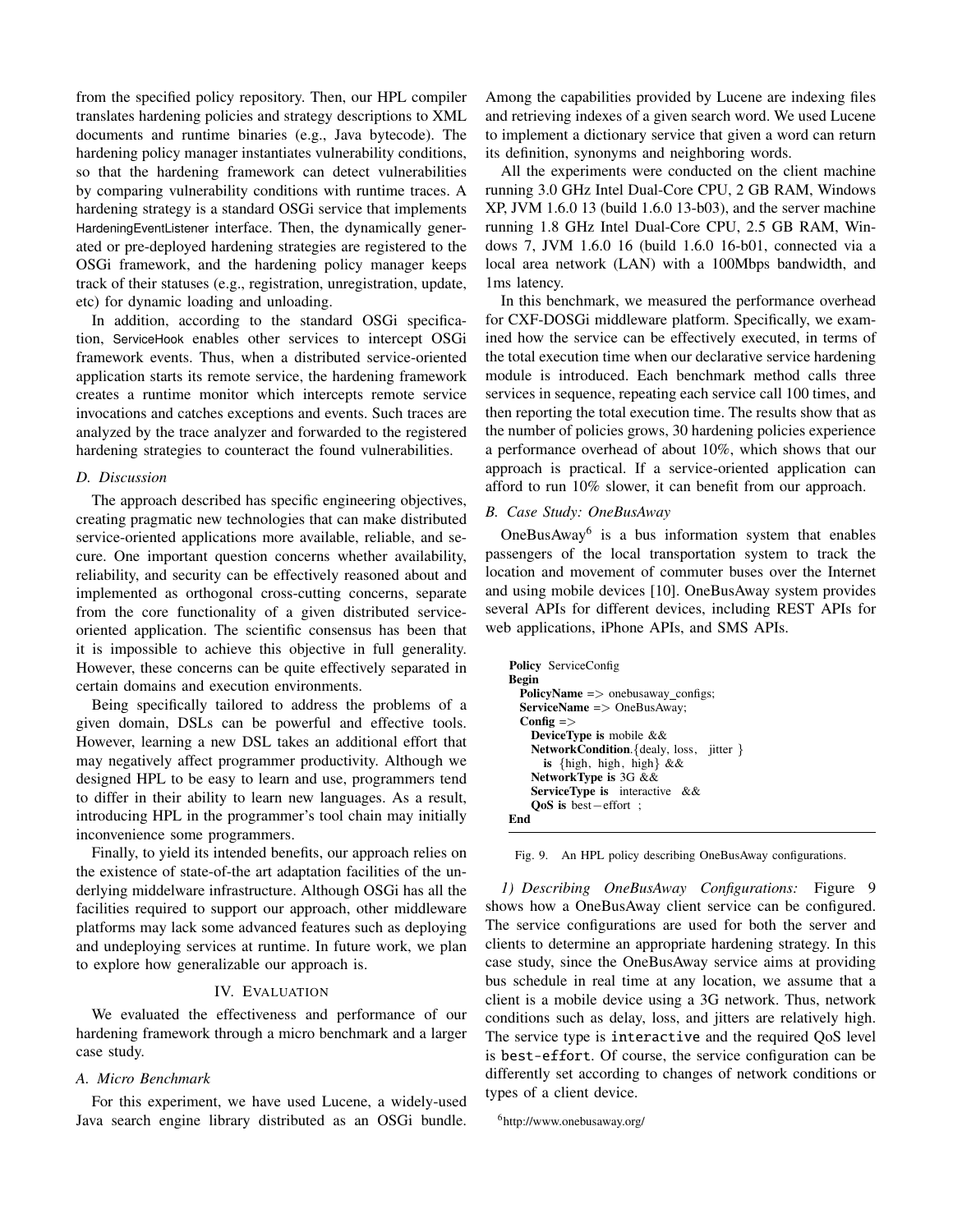```
Policy NetworkHardening
Begin
  PolicyName => onebusaway_net_hardening;
  ServiceName => OneBusAway:
  Condition =NetworkEvent(Disconnection && Normal)
     When Execution(List<StopBean> StopsForLocation(*));
     Config =QoS is best−effort &&
       DeviceType is mobile &&
       NetworkType is 3G &&
       ServiceType is interactive &&
       NetworkCondition. {delay, loss, jitter }
         is {high, high, high} ;
   Then \Rightarrow Apply Strategy(Caching);
End
```
Fig. 10. An HPL policy against network volatility.

*2) Hardening OneBusAway Against Network Volatility:* Figure 10 depicts an HPL policy to harden the OneBusAway service against network volatility. We harden the method List<StopBean> StopsForLocation(∗), which immediately returns bus stops' information for given location. When network events are raised from a distribution middleware system, the Caching strategy will be applied. The caching strategy stores all remote method invocation requests and results when the network is operating normally. Then, the strategy retrieves results from the cache. Thus, NetworkEvent takes two types of events—Disconnection and Normal.

*3) Hardening OneBusAway Against Security Vulnerabilities:* Figure 11 shows an HPL policy to harden the OneBusAway service against security exploits. This policy script describes four types of security vulnerabilities. First, to hide the remote method CurrentTime(), the remote service rejects all requests. Typically, removing a method from public service interface requires changing the interface's source code. Our hardening policy, however, makes it possible to hide service methods as needed. This is accomplished by declining all the client calls to the removed methods.

Second vulnerability is passing improper parameters to the

```
Policy SecurityHardening
Begin
  PolicyName => onebusaway_sec_hardening;
  ServiceName => OneBusAway;
  Condition =Execution(TimeBean CurrentTime()) ;
    Then \Rightarrow Apply Strategy(Reject);
  Condition =>
    ParamChecking(List<StopBean> StopsForLocation(∗))
     Using Strategy (Checker);
    Then => Apply Strategy(Reject);
  Condition =NotExecution(void authenticate (∗)) && Execution(∗);
    Then \Rightarrow Apply Strategy(Reject);
  Condition =Access From [malicious_url];
    Then => Apply Strategy(Reject);
End
```
Fig. 11. An HPL policy against security exploits.

method List<StopBean> StopsForLocation(∗). Since this method does not validate location data, it throws NullPointerException in case of that location data (i.e., longitude and latitude) are out of range. To inspect parameters, we use the Checker strategy.

The third vulnerability is a logic flow that can allow malicious clients to bypass authentication. For this experiment, we created a new method **void** authenticate(∗) for checking clients' credentials. Thus, before calling any method in OneBusAway, clients should first set their user name that is subsequently used for authenticating all service method invocations from that client. If the method **void** authenticate(∗) is not invoked, all requests are denied. The last vulnerability suspicious clients potentially misusing a service. To counter this vulnerability, the Access keyword monitors connected clients and can reject all requests from any specified URL.

| <b>Policy</b> ServiceAPIHardening                                    |
|----------------------------------------------------------------------|
| <b>Begin</b>                                                         |
| <b>PolicyName</b> = $>$ onebusaway API hardening;                    |
| <b>ServiceName</b> = $>$ OneBusAway;                                 |
| Condition $\Rightarrow$                                              |
| Exception(NoSuchMethodException)                                     |
| <b>When Execution</b> (List $\lt$ StopBean $>$ StopsForLocation(*)); |
| <b>Then =&gt; Apply Strategy(Adapter);</b>                           |
| End                                                                  |

Fig. 12. An HPL policy against the mismanaged service.

*4) Hardening OneBusAway Against Mismanaged Service:* Figure 12 shows an HPL policy to harden the OneBusAway service against mismanaged service. For this experiment, we added an integer argument for logging client's ID to the method List<StopBean> StopsForLocation(). Thus, when clients request List<StopBean> StopsForLocation() without specifying their ID, the remote service will throw NoSuchMethodException. The Adapter strategy supplies the missed parameter and then invokes the updated method.

*5) Describing a Hardening Strategy:* Figure 13 presents an HPL policy that creates a Caching strategy to be used for network volatility hardening. In this example, we simply store execution results in a HashTable. This caching strategy stores all results during normal operations and then retrieves their results when the network becomes unavailable.

## V. RELATED WORK

Although modern society intrinsically depends on software systems, all computing systems are prone to unreliability. Complex distributed systems often fail to deliver the expected quality of service (QoS), when their constituent components fail. This lack of reliability negatively affect the overall system's trustworthiness. Indeed, defects in deployed software systems cost the US economy billions of dollars annually [26]

Our approach is related to several research domains, which include automated fault tolerance, security hardening, adaptive and fault-tolerant middleware, and aspect oriented software construction. This work synthesizes and enhances some existing common hardening strategies. In the following discussion, we outline the main research domains from which this work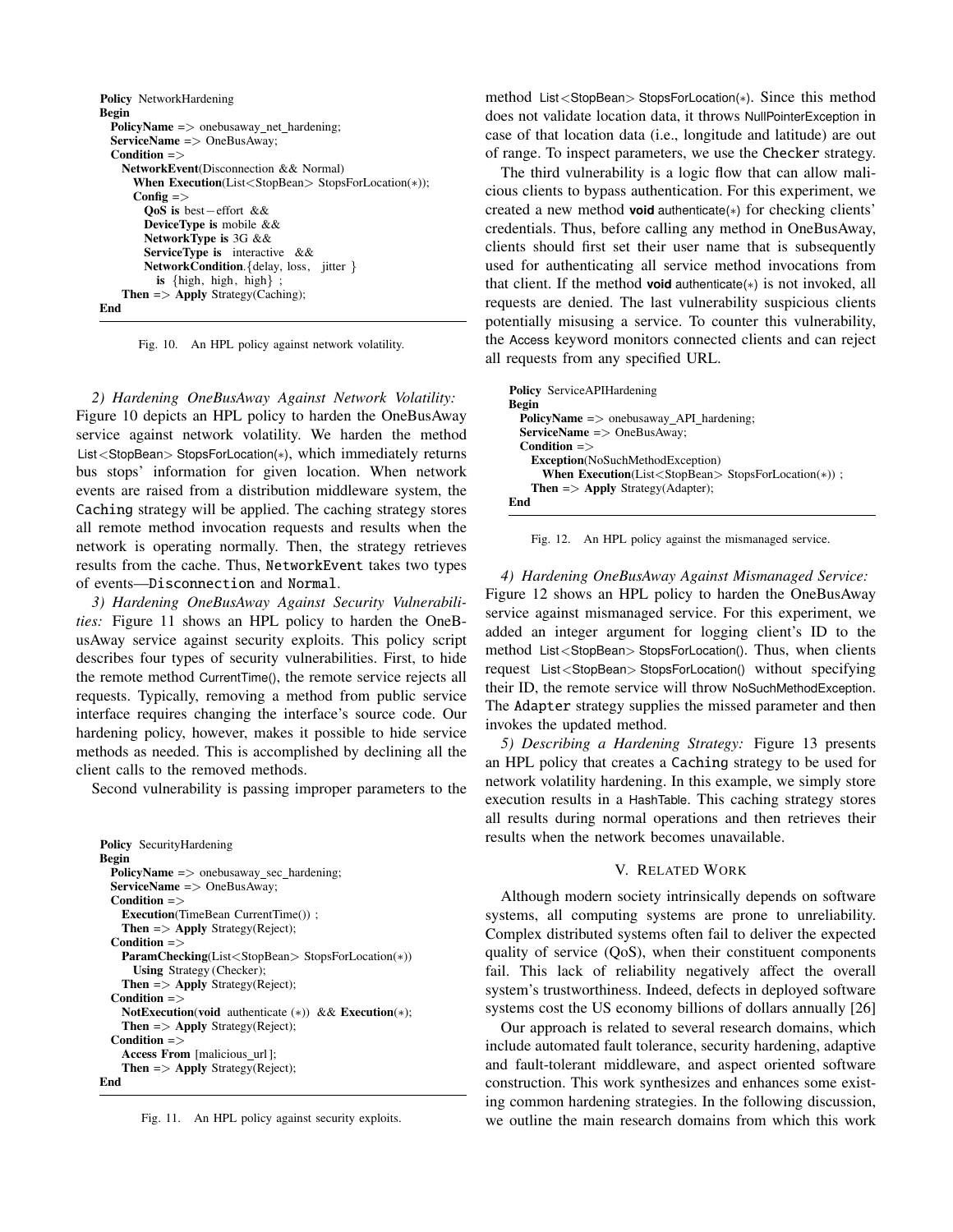```
Policy HardeningStrategy
Begin
  PolicyName => onebusaway_caching_strategy;
  Implements {
   Method public Object eventNotified (HardeningEvent event) {
      if (@Caching == null) {
        @CreateStorage
         (@Caching, HashTable<HardeningEvent, Object>);
      }
      if ( event . TYPE = NETWORK_NORMAL) {
       Object result = @Execute(event);
        @Store(@Caching, event, result );
      \} else if ( event . TYPE == NETWORK_DISCONNECTION) {
        Object result = @Retrieve(event);
        if ( result != null) { return result ; }else { @Throw(Exception("Network Disconnection"));}
      }
    } ;
  }
End
```
Fig. 13. Describing a caching hardening strategy.

draws inspiration and borrows well-established and verified solutions.

*a) DSL for Reliability and Security:* Much research explored DSLs to solve reliability problems. In the field of security, policy-based approach has been widely explored in the last decade. Among recently introduced policy languages are including Ponder [8] and Rei [13]. Ponder defines authorization and security management policies. Because policies are separated from a system, it can adapt to changing requirements by disabling or replacing policies without restarting. Rei can be used to define different kinds of policies, including security, privacy, management, and conversation. These policy languages have inspired the design of HPL. However, HPL focuses on application-level security and also aims at availability and reliability.

GRAFT [29] automatically specializes middleware for faulttolerance. It employs Component Availability Modeling Language (CAML) to annotate a distributed application's model, and then automatically specializes the application's middleware for domain-specific fault-tolerant requirements. GRAFT also uses a DSL to express the requested fault-tolerance functionality. Although similar to our approach in terms of adopting domain-specific approach, GRAFT only copes with reliability problems. On the other hand, our approach counteracts availability and security, as well as reliability.

Business Process Execution Language (BPEL) is a standard language that defines business processes for Web services. A BPEL program can, for example, express that a Web service be composed through a business process involving some existing Web services. To handle failures in BPEL processes, various monitoring techniques have been proposed [11], [2], [19], [3]. Our approach shares the same goal with these techniques, but we strive to achieve greater transparency in detecting anomalies and flexibility in deploying solution components. Unlike the prior state of the art, our approach does not require any modification to the underlying middleware infrastructure

(e.g., Web service runtime or the BPEL execution engine). Our approach also deploys special-purpose components to counter the detected vulnerabilities. Furthermore, our approach is flexible and dynamic: special failure-handling components can be deployed at runtime without having to interrupt the execution.

Some of recent research has focused on providing failure handling mechanisms at runtime by using the Aspect-Oriented Programming (AOP) technique, which enables inserting failure handling modules into an unmodified BPEL. However, whenever weaving occurs at deployment time [2], new failure types cannot be handled dynamically. Although reference [19], [3] presents a runtime failure handling mechanism, it can only handle restricted failure types (e.g., service failure) because they were built on top of the existing BPEL specification. As compared to these approaches, our framework includes both a dynamically composable failure handling language and its execution runtime system. Our approach thus equips programmers with the ability to cope with various service QoS vulnerabilities by simply describing a new policy script and dynamically instantiating the required hardening strategies. Finally, most BPEL-based approaches have focused on handling failures at a service provider. However, our approach enables failure handling at both the server and client parts of an service-based application. Thus, whenever a service provider cannot be modified, the service can still be hardened by deploying our framework only at the service consumer side.

*b) Fault-Tolerant Middleware:* A number of techniques for making existing systems fault tolerant [12], [23], [16] are related to our approach. JReplica [12] expresses via AOP how adaptable fault tolerance can be added through replication. Reference [23] describes how fault tolerance can be added to CORBA components by automatically instantiating distributed replicated components. DR-OSGi [16] is a component framework to harden distributed service-oriented applications against network volatility. DR-OSGi avoids modifying source code explicitly and enables the reuse of disconnected operations across different applications. Arora and Kulkarni [1] have shown that fault-tolerant systems feature two types of components that they called *detectors* and *correctors*. They have argued that enhancing a fault-tolerant system with a set of fault-tolerant components will lead to a fault-tolerant system. They have also suggested that this division can serve as a basis for designing component-based fault tolerant systems.

Our approach based on above techniques enables the programmer to harden distributed service-oriented applications without having to modify their source code explicitly. By avoiding ad-hoc modification that can be tedious and errorprone, our approach not only hardens distributed serviceoriented applications more systematically, but also enables greater reuse of the hardening strategies across different distributed service-oriented applications.

*c) Security as a Separate Concern:* Our approach treats security as a separate concern. A popular technology for modularizing cross-cutting concerns is AOP [14], which has been successfully used in prior systems for introducing